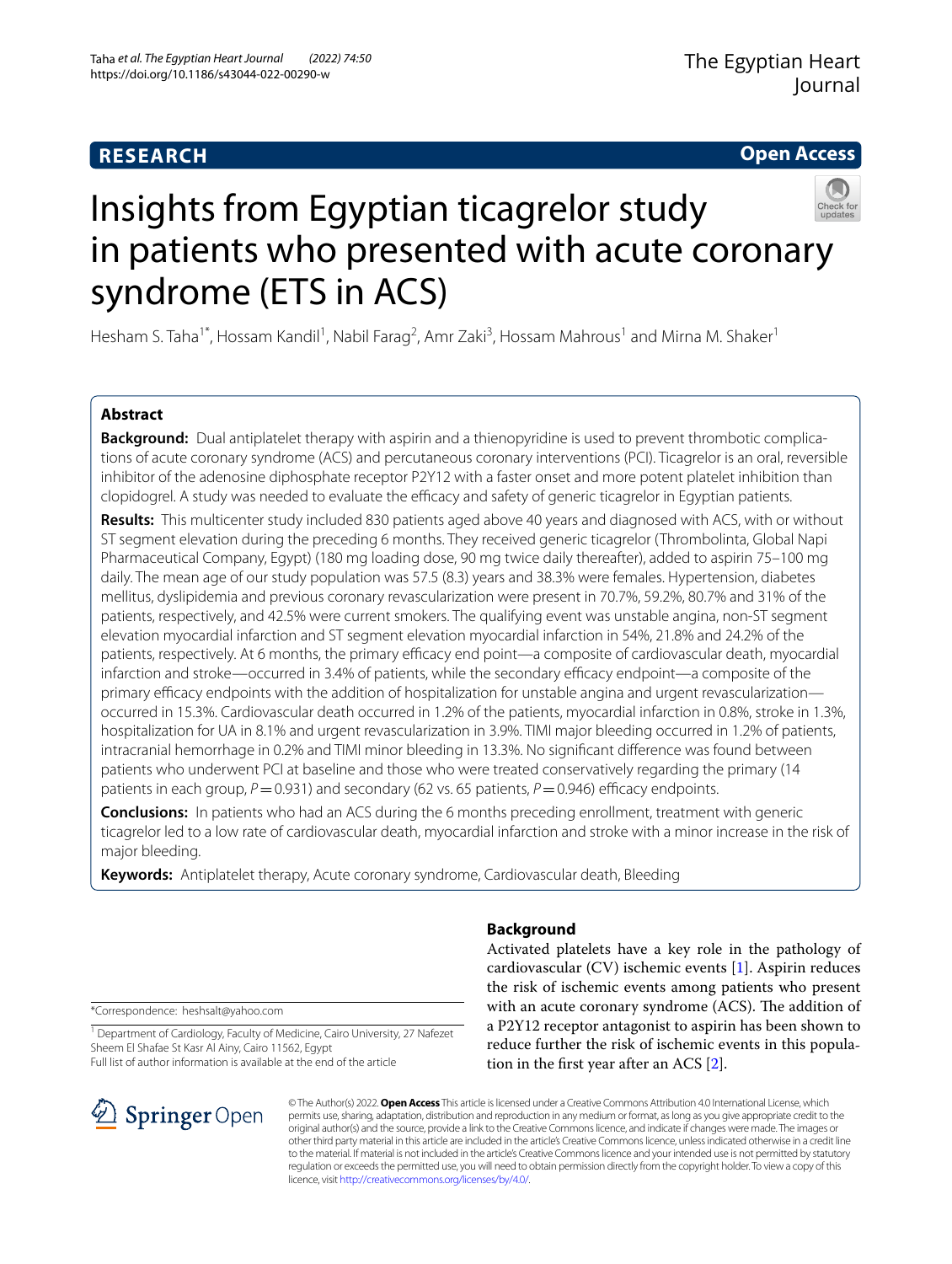Ticagrelor is an oral, reversible, direct-acting, inhibitor of the adenosine diphosphate (ADP) receptor P2Y12, which has a more rapid onset and a more potent platelet inhibition than clopidogrel. When added to aspirin for 1 year after an ACS, ticagrelor, at a dose of 90 mg twice daily, reduced the rate of major adverse CV events including CV death, as compared with clopidogrel at a dose of 75 mg once daily [\[3](#page-6-2)]. Current guidelines recommend adding a P2Y12 receptor antagonist to aspirin for the frst year after an ACS [[4\]](#page-6-3).

In low- and middle-income countries, medication price is commonly an issue and is an important cause of lack of compliance to long-term treatment; hence the importance of low-cost generic medications provided they are efective and safe.

A study was needed to evaluate the efficacy and safety of generic ticagrelor in Egyptian patients in a real-world setting.

## **Methods**

# **Study design and oversight**

The protocol was designed to test the hypothesis that the addition of generic ticagrelor to aspirin in Egyptian patients with a history of ACS would reduce ischemic events. All data were reported using a case report format and collected data were transferred to an excel sheet. The study steering committee overviewed reported data including all information corresponding to the clinical endpoints and serious adverse events.

#### **Study population**

Patients were included in the study if they were hospitalized for an ACS, with or without ST segment elevation, during the 6 months prior to enrollment, with or without coronary intervention. They were at least 40 years old and tolerant to acetylsalicylic acid (aspirin) at a dose of 75–100 mg/d. Eligible patients had to sign an informed consent to participate in the study.

Patients were excluded if there was a planned use of another P2Y12 receptor antagonist, dipyridamole, cilostazol or anticoagulant therapy during the study period. They were also not considered for inclusion if they had a bleeding disorder, a history of an ischemic stroke, an intracranial bleeding, a central nervous system tumor, an intracranial vascular abnormality or any other contraindication to the use of ticagrelor. They were also considered ineligible if they had had a gastrointestinal bleeding within the preceding 6 months or major surgery within the preceding 30 days and if they were planned to undergo elective major non-CV procedures within the following 6 months. Other exclusion criteria included severe liver disease, end-stage kidney disease on dialysis, being at risk of bradycardia and females in the childbearing period who were not using birth control methods or who were pregnant, lactating or planning for pregnancy.

At the time of screening a patient might or might not have been receiving a P2Y12 receptor antagonist. Patients who were on a P2Y12 receptor antagonist other than the study medication were shifted to the study drug ticagrelor at study entry.

# *Study treatment*

All patients included in the study received ticagrelor (Thrombolinta, Global Napi Pharmaceutical Company) orally at a dose of 90 mg twice daily. Patients received a loading dose of Ticagrelor (180 mg) at initiation of treatment as per guideline recommendations [[7\]](#page-6-4), and at the discretion of the treating physician, depending on whether the patient was antiplatelet naïve or not, the timing from ACS index event and if he/she was undergoing PCI or not. All patients received aspirin at a dose of 75–100 mg daily.

# **End points**

The primary efficacy end point was the composite of CV death, myocardial infarction or stroke. Secondary efficacy end points included the individual components of the primary end points and the additional end points of urgent coronary revascularization, hospitalization for unstable angina (UA) and transient ischemic attack (TIA). CV death was defned as sudden cardiac death due to a CV cause or death for which there was no clearly documented non-CV cause (presumed CV death). Myocardial Infarction was defned using the Fourth Universal Defnition of MI Expert Consensus Document [\[5](#page-6-5)] with detection of a rise and/or fall of cardiac troponin (cTn) with at least one value above the ninety-ninth percentile and with at least one of the following: symptoms of acute myocardial ischemia, new ischemic electrocardiographic (ECG) changes, development of pathological *Q* waves, imaging evidence of new loss of viable myocardium or new regional wall motion abnormality in a pattern consistent with an ischemic etiology, or identifcation of a coronary thrombus by angiography including intracoronary imaging or by autopsy (not for types 2 and 3). Stroke was defned as an acute episode of neurologic dysfunction attributed to a central nervous system vascular cause and documented by imaging. TIA was defned as a transient episode of neurological dysfunction caused by focal brain, spinal cord or retinal ischemia, without acute infarction.

The primary safety end point was TIMI major bleeding. Other safety end points included intracranial hemorrhage and minor bleeding and other side efects. TIMI major bleeding was defned as intracranial bleeding,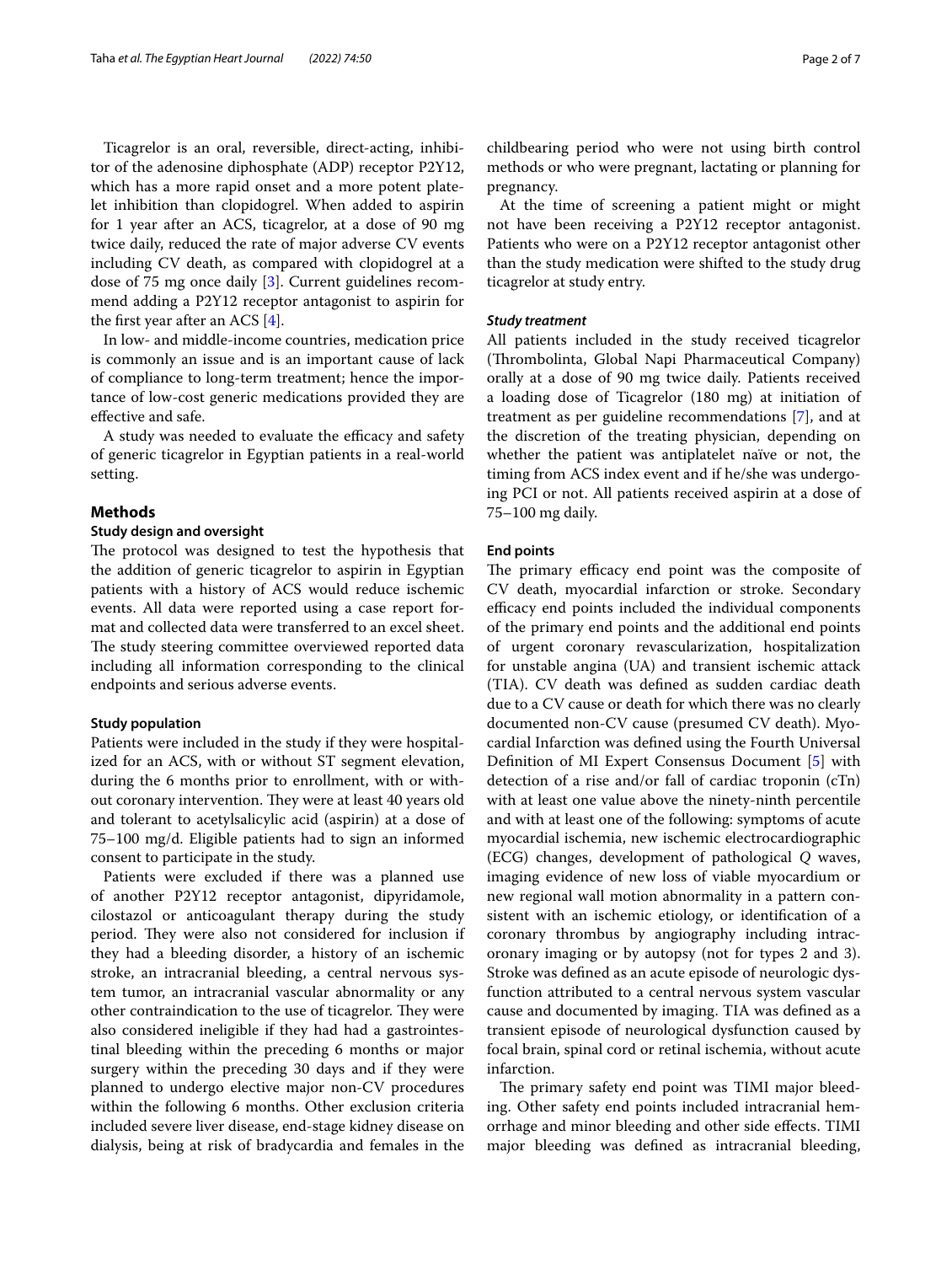clinically overt signs of hemorrhage associated with a drop in hemoglobin (Hgb) of > 5  $g/dL$  (or, when hemoglobin is not available, a fall in hematocrit of  $\geq$  15%) or fatal bleeding (a bleeding event that directly led to death within 7 days). Minor bleeding was defned as any overt bleeding or hemorrhagic event or drop in hemoglobin that does not meet the criteria above  $[6]$  $[6]$ . The steering committee oversaw the efficacy and safety end- points.

# **Follow‑up**

In addition to the baseline recruitment visit (visit 0), outpatient visits were scheduled at 3 and 6 months. The study was designed to continue for 6 months, however dual antiplatelet treatment (DAPT) regimen was prescribed, as per guidelines, for at least 12 months from the index ACS event except if there was a contraindication to the continuation of the DAPT regimen. If a patient was not able to come for the follow-up visit, communication could be through telephone/mobile.

#### **Enrollment sites**

To cover diverse populations from diferent parts of the nation, patients were recruited from seven diferent governorates. Each patient was given a code; the frst fgure represented the governorate, the second was specifc for the recruiting physician and the third for the patient.

## **Statistical analysis**

Continuous variables were expressed as mean $\pm$ SD and discrete variables as absolute values and percentages. Analyses were performed using SPSS software V.23 (IBM, Armonk, New York, USA).

The primary efficacy variable was the time to the first occurrence of the composite of death from vascular causes, myocardial infarction, stroke or hospitalization for ACS.

Safety analyses included all the patients who underwent randomization and received at least one dose of study drug. The primary safety end point was the first occurrence of any major bleeding event. Additional safety end points included minor bleeding, dyspnea, bradyarrhythmia and any other clinical adverse events.

# **Results**

Overall, 830 patients from seven Egyptian governorates were recruited, during the period from April to August 2020. The follow-up period ended in March 2021. The mean time from the index ACS event to enrollment was 2.1 ( $\pm$ 1.57) months, with 45.8% of the patients enrolled from the outset, and of those 53.8% underwent PCI at baseline. Five patients did not attend any of the follow-up visits, two patients did not attend the frst follow-up visit and 23 patients did not attend the second visit. Baseline characteristics of all included patients are shown in (Table [1\)](#page-2-0). The qualifying event for inclusion was unstable angina (UA) in 54%, non-ST elevation myocardial infarction (NSEMI) in 21.8% and ST elevation myocardial infarction (STEMI) in 24.2%. The overall rate of adherence to the study drug was 98.1% at visit one and 94.5% at

## <span id="page-2-1"></span>**Efficacy**

the end of the follow-up period.

The primary efficacy end points (composite of CV death, myocardial infarction and stroke) occurred in 3.4%  $(n=28)$  of the patients at 6 months. Only seven events occurred in the frst 3 months and the remaining 21 events occurred in the last 3 months of the follow-up period. The secondary efficacy endpoints, including the composite of the primary efficacy endpoints with the addition of hospitalization for UA and urgent revascularization, occurred in 15.3% ( $n=127$ ) of the patients, CV death occurred in 1.2% ( $n=10$ ), myocardial infarction in 0.8% ( $n=7$ ), stroke in 1.3% ( $n=11$ ), hospitalization for UA in 8.1% ( $n=67$ ) and urgent revascularization in 3.9%  $(n=32)$  of the patients (Fig. [1\)](#page-3-0).

<span id="page-2-0"></span>**Table 1** Baseline characteristics of all included patients

|                                    | <b>Patients</b> |
|------------------------------------|-----------------|
| Number                             | 830             |
| Age, mean (years) (SD)             | 57.5(8.3)       |
| Females n (%)                      | 318 (38.3)      |
| Smoking n (%)                      | 353 (42.5)      |
| Hypertension                       | 587 (70.7)      |
| Diabetes mellitus                  | 491 (59.2)      |
| Dyslipidemia                       | 670 (80.7)      |
| Previous PCI or CABG               | 257(31)         |
| Prior CVA                          | 132 (15.9)      |
| Medications at baseline            |                 |
| Aspirin n (%)                      | 758 (91.3)      |
| PT2Y 12 inhibitors n (%)           | 739 (89)        |
| Statins n (%)                      | 705 (84.9)      |
| Beta-blockers n (%)                | 672 (81)        |
| ACEI/ARB/ARNI <sub>n</sub> (%)     | 540 (65.1)      |
| PPI $n$ (%)                        | 514 (61.9)      |
| Coronary interventions at baseline |                 |
| Coronary angiography n (%)         | 513 (61.8)      |
| PCI $n$ (%)                        | 401 (48.3)      |
| PCI to single vessel $n$ (%)       | 278 (33.5)      |
| PCI to multi-vessel n (%)          | 106 (12.8)      |
| PCI to LMT n (%)                   | 12(1.4)         |

*CABG* Coronary artery bypass graft; *CVA* Cerebrovascular accident; *LMT* Left main trunk; *n* Number; *NSTEMI* Non-ST elevation myocardial infarction; *PCI* Percutaneous coronary intervention; *PPI* Proton pump inhibitor; *SD* Standard deviation; *STEM* ST elevation myocardial infarction; *UA* Unstable angina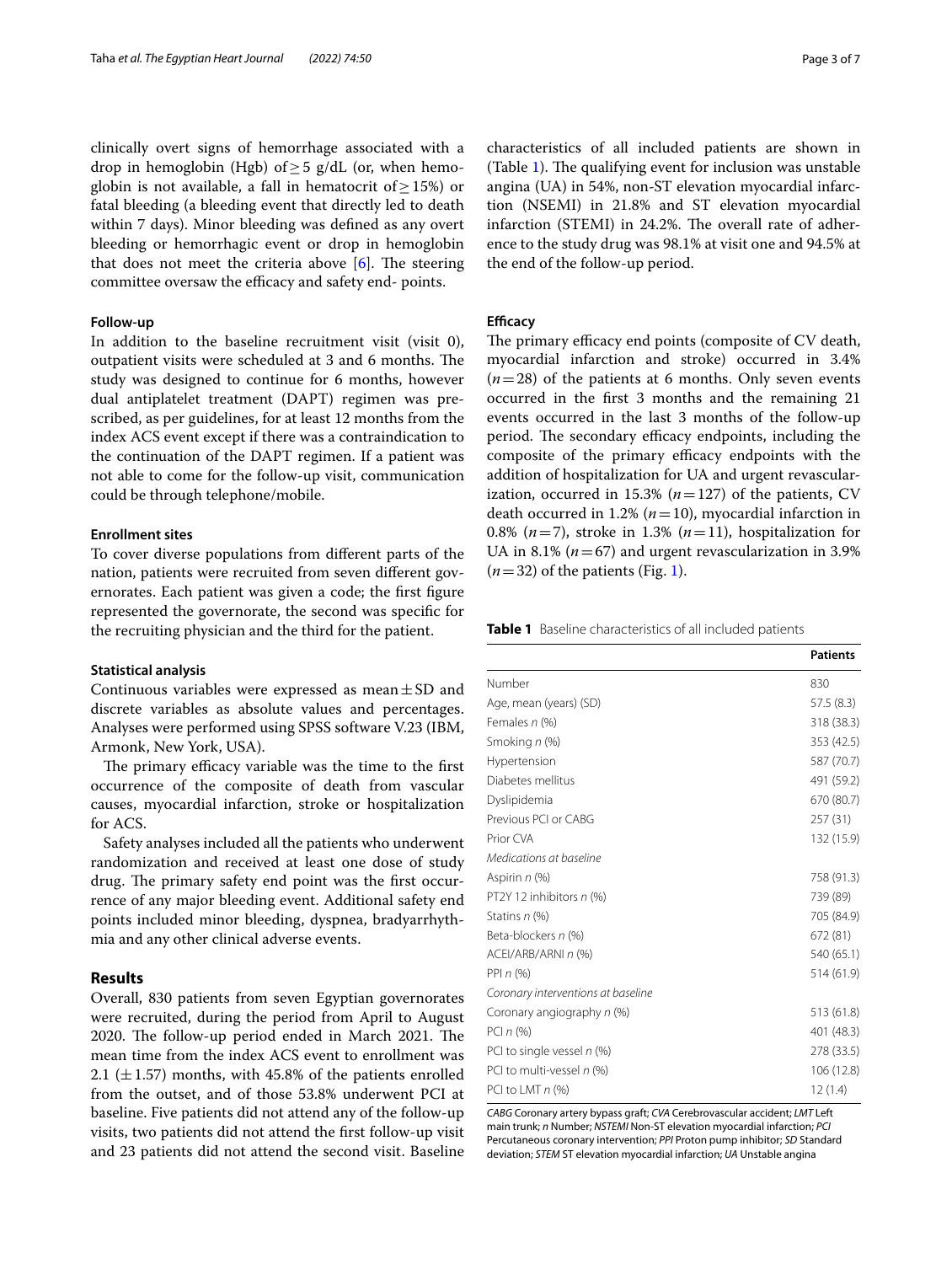

# <span id="page-3-0"></span>**Safety**

The primary safety endpoint (TIMI major bleeding) occurred in 1.2%  $(n=10)$  of the patients. Regarding the other safety endpoints, intracranial hemorrhage occurred in 0.2% (*n*=2), TIMI minor bleeding in 13.3% (*n*=110), shortness of breath in 12.3% (*n*=102) and bradycardia in 3.1% ( $n = 26$ ) of the patients (Fig. [2\)](#page-3-1).

Comparing patients who underwent PCI at baseline with those who were treated conservatively, there was no statistically signifcant diference between the two groups regarding the primary  $(P=0.931)$  or major secondary  $(P=0.946)$  efficacy endpoints, however urgent revascularization was higher in the PCI group  $(P=0.027)$ , as well as complications including TIMI major

<span id="page-3-1"></span>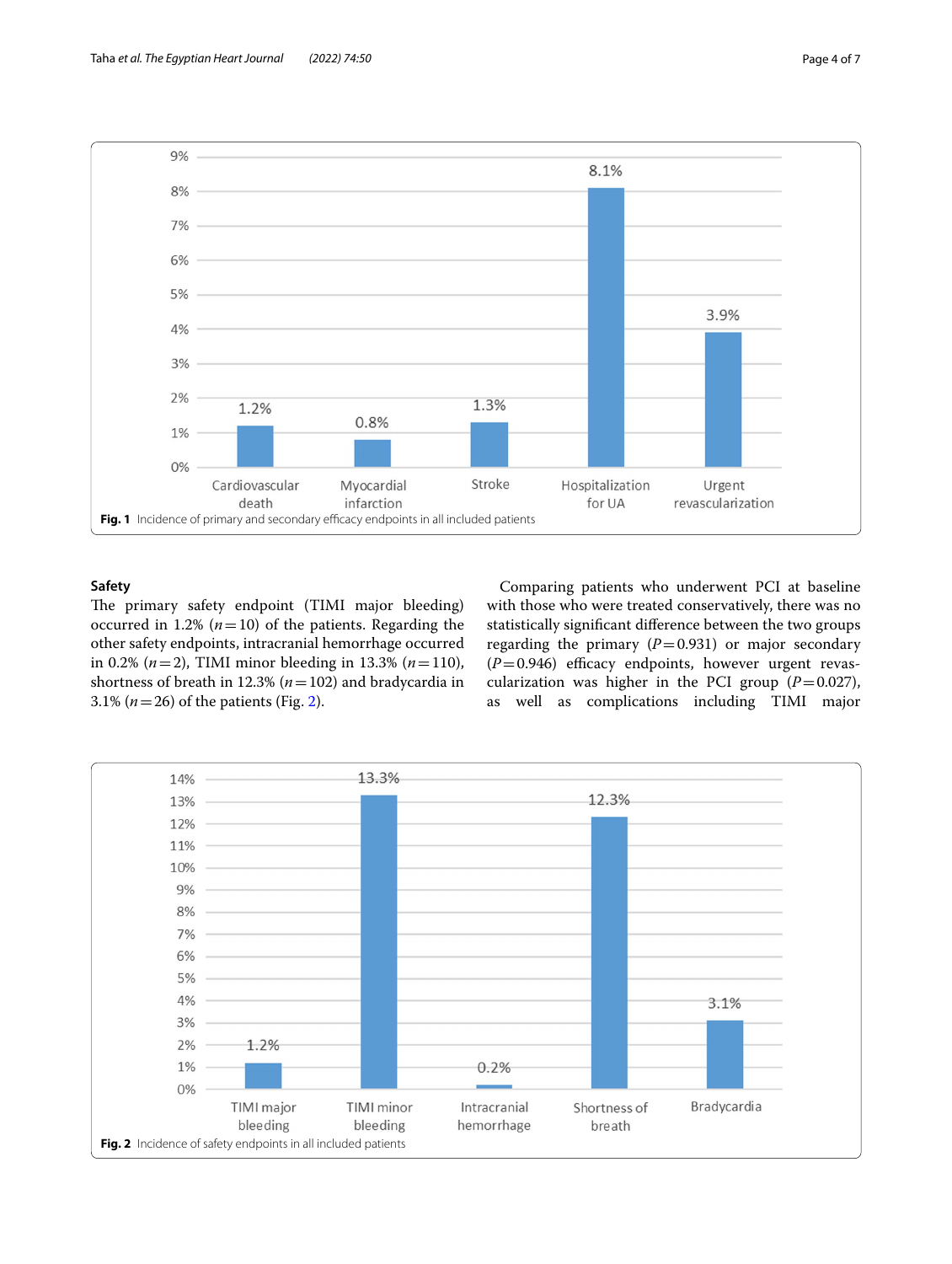<span id="page-4-0"></span>**Table 2** Efficacy and safety outcomes in patients who underwent PCI at baseline with those who did not undergo PCI

|                                  | PCI            | No PCI         | P value |
|----------------------------------|----------------|----------------|---------|
| Number (%)                       | 401 (48.3)     | 429 (51.7)     |         |
| Composite primary endpoints (n)  | 14             | 14             | 0.931   |
| Secondary efficacy endpoints (n) | 62             | 65             | 0.946   |
| Cardiovascular death (n)         | 4              | 6              | 0.348   |
| Myocardial infarction (n)        | 5              | $\mathfrak{D}$ | 0.234   |
| Stroke (n)                       | 7              | 4              | 0.328   |
| Hospitalization for UA (n)       | 33             | 34             | 0.879   |
| Urgent revascularization $(n)$   | 22             | 10             | 0.027   |
| TIMI major bleeding (n)          | 9              | 1              | 0.009   |
| TIMI minor bleeding (n)          | 71             | 39             | 0.002   |
| Intracranial hemorrhage (n)      | $\mathfrak{D}$ | $\Omega$       | 0.149   |
| Dyspnea $(n)$                    | 64             | 38             | 0.004   |
| Bradycardia (n)                  | 20             | 6              | 0.002   |

bleeding  $(P=0.009)$  and TIMI minor bleeding  $(P=0.002)$ (Table [2](#page-4-0)).

Multiple logistic regression analyses were performed to detect factors predicting the occurrence of the composite primary endpoints (CV death, myocardial infarction and stroke). Among many factors [age, gender, diabetes mellitus, dyslipidemia, hypertension, previous cerebrovascular accident (CVA), previous coronary revascularization, smoking, type of qualifying event and PCI at baseline] included in the analysis, only previous CVA and previous PCI/coronary artery bypass graft (CABG) signifcantly predicted the occurrence of the composite primary endpoints by 3.2 (95% CI 1.04–9.96, *P*=0.041) and 3.3-folds (95% CI 1.09-10.12, *P* = 0.035), respectively.

Mean time of enrollment after ACS was 2.1 months (1.57 SD), with 45.8% of the patients enrolled during index hospitalization for the qualifying event, and of those 53.8% underwent PCI at baseline. Comparing patients who were enrolled from the onset of ACS (in the frst month after ACS) with those enrolled later (from second to sixth month), there was no statistically signifcant diference between the two groups regarding the primary  $(2.5\% \text{ vs. } 1.8\%, P=0.548)$  or secondary (10.8% vs. 7.6% patients,  $P=0.168$ ) efficacy endpoints. Moreover, there was no statistically signifcant diference between the two groups regarding TIMI major bleeding  $(1.1\% \text{ vs. } 1.5\%, P=0.641) \text{ or TIMI minor bleeding } (13.7\%$ vs. 11.5% patients, *P*=0.406) (Table [3](#page-4-1)).

# **Discussion**

We conducted the "Egyptian Ticagrelor Study in patients who presented with Acute Coronary Syndrome (ETS in ACS)" on 830 patients from seven Egyptian governorates to determine the efficacy and safety of generic ticagrelor

<span id="page-4-1"></span>

|                                                             | Table 3 Efficacy and safety outcomes in patients who were   |  |  |  |  |  |  |  |  |
|-------------------------------------------------------------|-------------------------------------------------------------|--|--|--|--|--|--|--|--|
|                                                             | enrolled in the first month after ACS compared to those who |  |  |  |  |  |  |  |  |
| were enrolled from the second to the sixth months after ACS |                                                             |  |  |  |  |  |  |  |  |

|                                    | <b>First month</b> | Second<br>to sixth<br>months | P value |
|------------------------------------|--------------------|------------------------------|---------|
| Percentage                         | 45.8               | 54.2                         |         |
| Composite primary endpoints<br>(%) | 2.5                | 1.8                          | 0.548   |
| Secondary efficacy endpoints (%)   | 10.8               | 7.6                          | 0.168   |
| Cardiovascular death (%)           | 0.7                | 0.9                          | 0.802   |
| Myocardial infarction (%)          | 0.7                | 1.5                          | 0.360   |
| Stroke (%)                         | 2.5                | 0.6                          | 0.051   |
| Hospitalization for UA (%)         | 7.9                | 6.4                          | 0.458   |
| Urgent revascularization (%)       | 4.3                | 3.9                          | 0.786   |
| TIMI major bleeding (%)            | 1.1                | 1.5                          | 0.641   |
| TIMI minor bleeding (%)            | 13.7               | 11.5                         | 0.406   |
| Intracranial hemorrhage (%)        | 0.4                | 0.3                          | 0.899   |
| Dyspnea (%)                        | 11.5               | 9.4                          | 0.394   |
| Bradycardia (%)                    | 4                  | 3.6                          | 0.831   |

in patients who developed ACS during the 6 months prior to enrollment.

The primary end point (composite of CV death, myocardial infarction and stroke) occurred in 3.37% of patients at 6 months. The mean time to enrollment in our study was  $2.1$  (+1.57) months, with 45.8% of the patients enrolled during index hospitalization for the qualifying event. This is in contrast to the PLATO trial in which the primary endpoint occurred in 9.8% of patients in the ticagrelor group compared to 11.7% in those receiving clopidogrel. However, there were some diferences between the two trials; in the latter all patients were included within 24 h of the diagnosis of ACS, the followup was for one year and the median age of the patients was higher [\[3](#page-6-2)].

In our study, the occurrence of the primary endpoint events was unevenly distributed during the follow-up period with 0.84% occurring in the frst 3 months and 2.53% occurring in the second 3 months of the follow-up period. In the PLATO trial, death from vascular causes, MI and stroke in days 1–30 was 4.8%, with slightly more event rate during days 31–360 at 5.3% [\[3](#page-6-2)].

The secondary efficacy endpoints were relatively low in frequency in our study; the composite of the primary efficacy endpoints with the addition of hospitalization for unstable angina and urgent revascularization occurred in 15.3% of patients. CV death occurred in 1.2% in our 6-month study, compared to vascular death of 4.8% over one year in the PLATO trial, myocardial infarction in 0.8% compared to 5.8% in the PLATO trial. Hospitalization for unstable angina in our study occurred in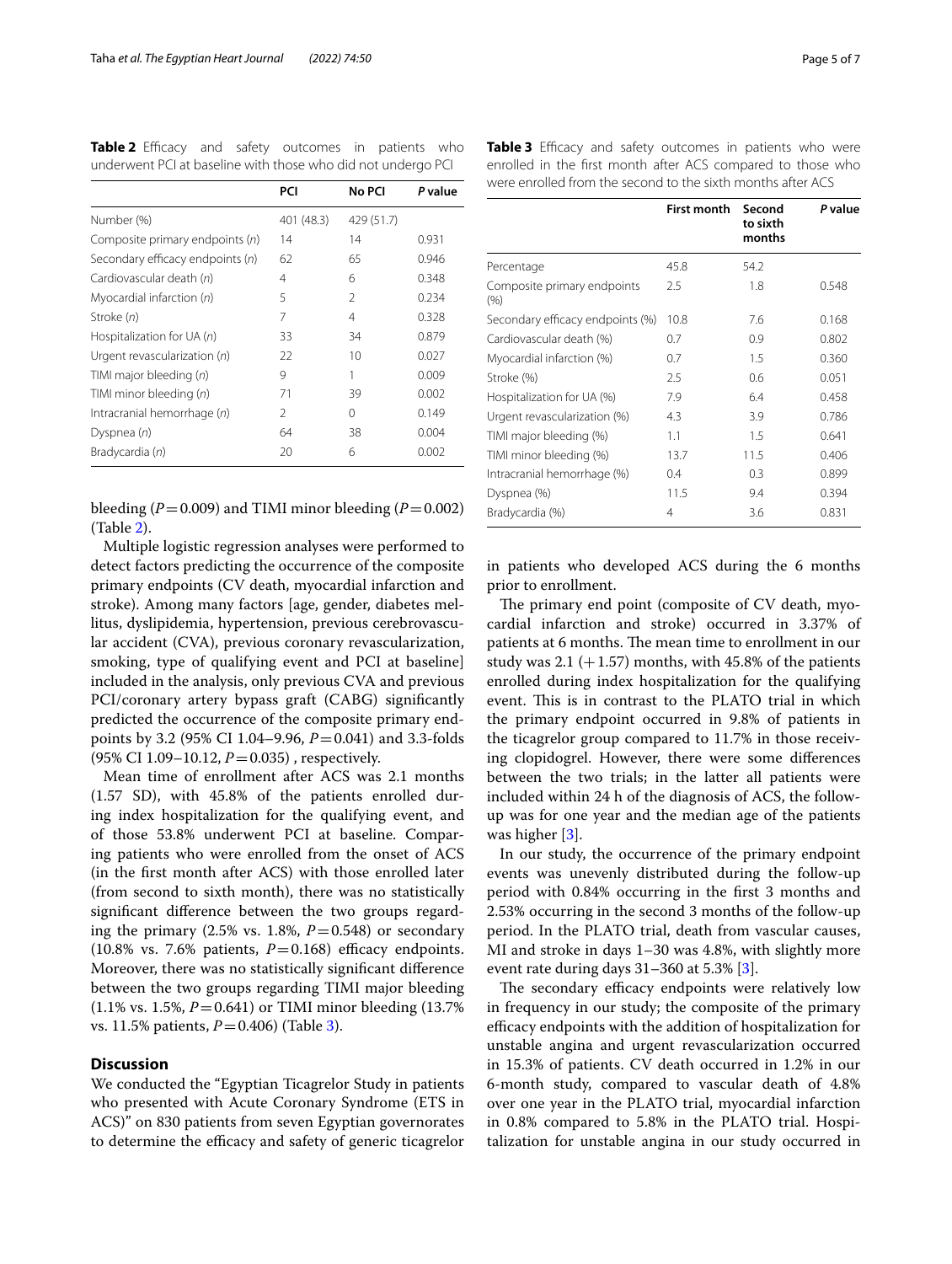8.1%, while urgent revascularization occurred in 3.9% of patients. In the PLATO trial recurrent coronary ischemia occurred in 5.8% [[3\]](#page-6-2).

The rate of stroke was also relatively low during the study period (1.3% at 6 months of follow-up) compared to 1.5% during the one year PLATO study in the Ticagre- $\alpha$  lor arm  $[3]$  $[3]$ .

The primary safety endpoint (TIMI major bleeding) occurred in 1.2%  $(n=10)$  of our patients. Other safety endpoints including intracranial hemorrhage occurred in 0.2%. However, in the one year PLATO trial TIMI major bleeding occurred in 7.9% of the patients in the ticagrelor arm and 7.7% of the patients in the clopidogrel arm [\[3](#page-6-2)]. On the other hand, in the PEGASUS TIMI 54 trial, the rates of fatal bleeding or non-fatal intracranial hemorrhage were less than 1% over a 3-year period in all three groups in this trial. The study, however, addressed a different population type and excluded patients who were at high bleeding risk [\[7](#page-6-4)].

As regards dyspnea, it occurred in 12.3% of our study population, which is in concordance with most of the published literature on dyspnea incidence in patients treated with ticagrelor [[3,](#page-6-2) [8](#page-6-7), [9\]](#page-6-8). Yet, most episodes were short-lived and discontinuation of the study drug was not reported in any of our patients. To the contrary, in the PEGASUS TIMI 54 trial, both the 60 mg and 90 mg ticagrelor doses also caused dyspnea, but the discontinuation rates of the study drug were signifcantly higher, as compared with placebo. The fact that the patients were recruited 1–3 years following the index event may have contributed to a higher discontinuation rate of the drug on the occurrence of any side efect.

Concerning bradycardia, it was reported in 3.1% of the study population with no syncopal events or need for pacemaker implantation. Seventy-seven percent of them were on beta-blockers which might have exaggerated the bradycardia efects of ticagrelor. In the PLATO trial, bradycardia occurred in 4.4% of the ticagrelor treated patients and 1.1% developed syncope. Holter monitoring detected more ventricular pauses during the frst week in the ticagrelor group than in the clopidogrel group, but such episodes were infrequent at 30 days and were rarely associated with symptoms [\[3](#page-6-2)].

Comparing patients who underwent PCI at baseline and those who were treated conservatively, there was no statistically signifcant diference between the two groups regarding the primary or secondary efficacy endpoints. Similarly, in the PLATO trial, the benefts of ticagrelor were seen regardless of whether an invasive or a noninvasive management was planned [\[3](#page-6-2)].

Multiple logistic regression analyses showed that only previous CVA and previous PCI/CABG signifcantly predicted the occurrence of the composite primary endpoints, emphasizing the fact that higher risk patients are at a higher risk of developing complications.

In contrast to the PLATO trial, in which all patients were enrolled within 24 h from onset of ACS, the mean time of enrollment after ACS in our study was 2.1 months (1.57 SD) with 45.8% of the patients enrolled during index hospitalization for the qualifying event. However, there was no statistically signifcant diference between those enrolled from the onset of ACS with those who were enrolled later (from the second to the sixth month) for both the primary efficacy endpoints and safety endpoints. In the PLATO trial the treatment efects were the same in the short term (days 0–30) and in the longer term (days 31–360).

In our study, the overall rate of adherence to the study drug was 98.1% at visit one and 94.5% at the end of the follow-up period. In PLATO, premature discontinuation of the study drug was relatively high and occurred in 23.4% of patients in the ticagrelor group over one year [\[3](#page-6-2)].

In the PLATO trial, there was a diference in [results](#page-2-1) between patients enrolled in North America and those enrolled elsewhere [\[3](#page-6-2)], and although no clear explanation was found, this put forward the question whether geographic diferences or practice patterns infuenced the efects of the randomized treatments. It also raised the importance of conducting trials on ticagrelor in our region where data on its efficacy and safety are quite scarce.

This study has the limitations of being a non-randomized trial, and lacking a comparative arm which could have better been brand ticagrelor. Nevertheless, the study gave us important insights on the type of ACS patients we may be seeing in our region, as well as a chance to compare our results with those reported in the literature. Another limitation was the intermediate term duration of the follow-up which was only 6 months and that it was allowed to enroll patients from day one of the diagnosis of ACS up to 6 months from index event. However, the design and duration of the study were preset in the protocol. The study included patients who recently underwent PCI and some of the investigators could have refrained from giving these patients a generic P2Y12 inhibitor newly introduced to the market, although it was approved by the national authorities to be marketed for such an indication. Also, as per protocol, any ACS patient whether he/she underwent PCI or not, would be eligible for 12 months of DAPT, so if a patient would be recruited at 6 months post-ACS he should continue for at least another 6 months (study duration) and still be within the guideline recommended DAPT duration.